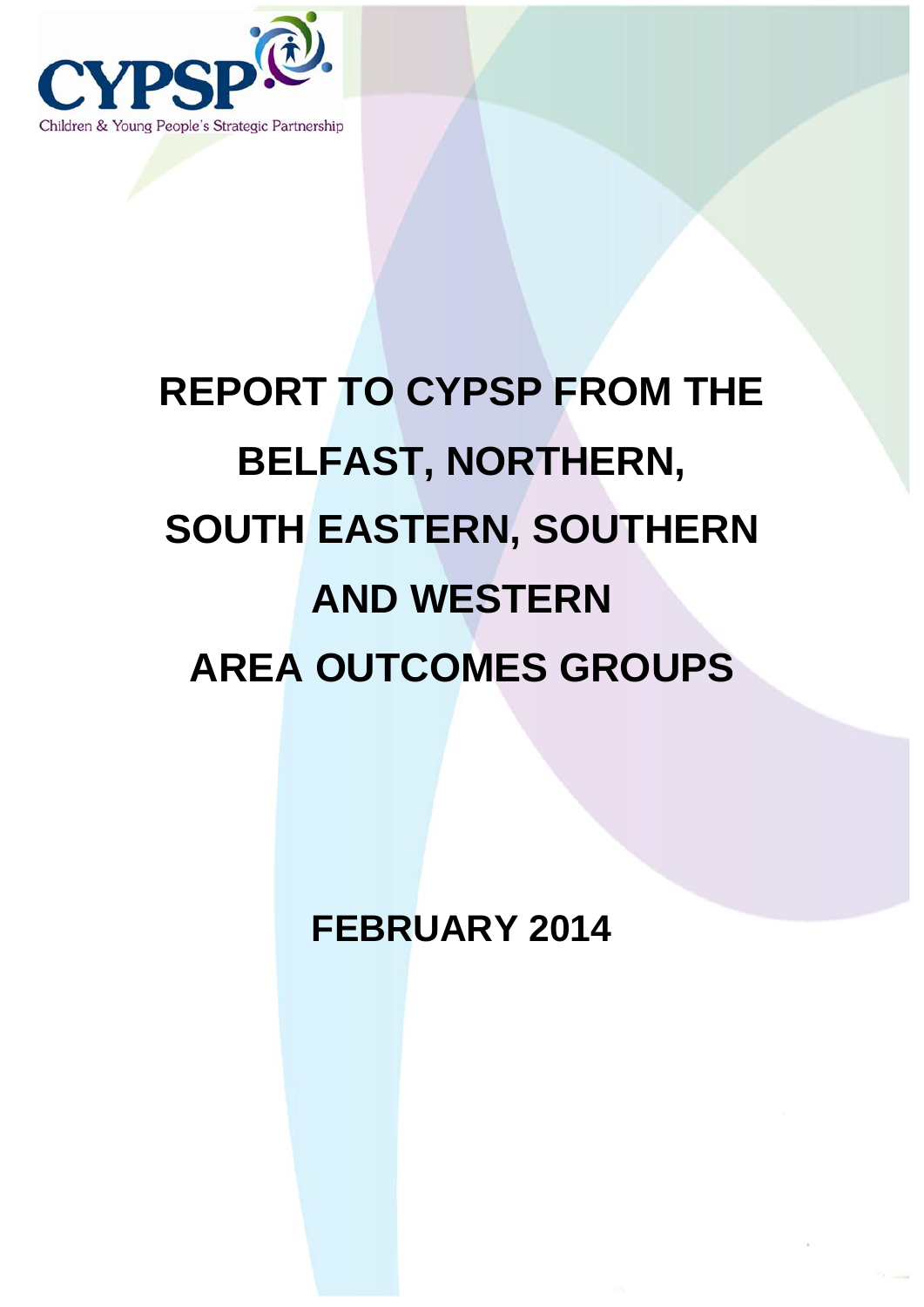



#### **The Purpose of Outcomes Groups**

"The purpose of the Outcomes Group is to carry out integrated planning and commissioning for children and young people in the area, with specific emphasis on sharing resources across agencies to improve outcomes for children and young people"



#### **Responsibilities**

**BUILDING A PARTNERSHIP** (Membership)

**OUTCOMES BASED PLANNING** 

**FAMILY SUPPORT HUBS** 

ACTION PLAN CYPP

**LOCALITY PLANNING** 

**COMMISSIONING** 

INTEGRATED PLANNING AND

COLLECTIVE USE OF EXISTING **RESOURCES** 

DELIVERYOF IMPROVED OUTCOMES

PARTICIPATION OF CHILDREN AND<br>YOUNG PEOPLE AND PARENTS

#### **OUTCOMES GROUP CHAIRS**

The Outcomes Groups are chaired by the Health and Social Care Trust Directors of Children's Services

BELFAST LESLEY WALKER SOUTH EASTERN IAN SUTHERLAND SOUTHERN PAUL MORGAN WESTERN **KIERAN DOWNEY** 

NORTHERN MARIE ROULSTON,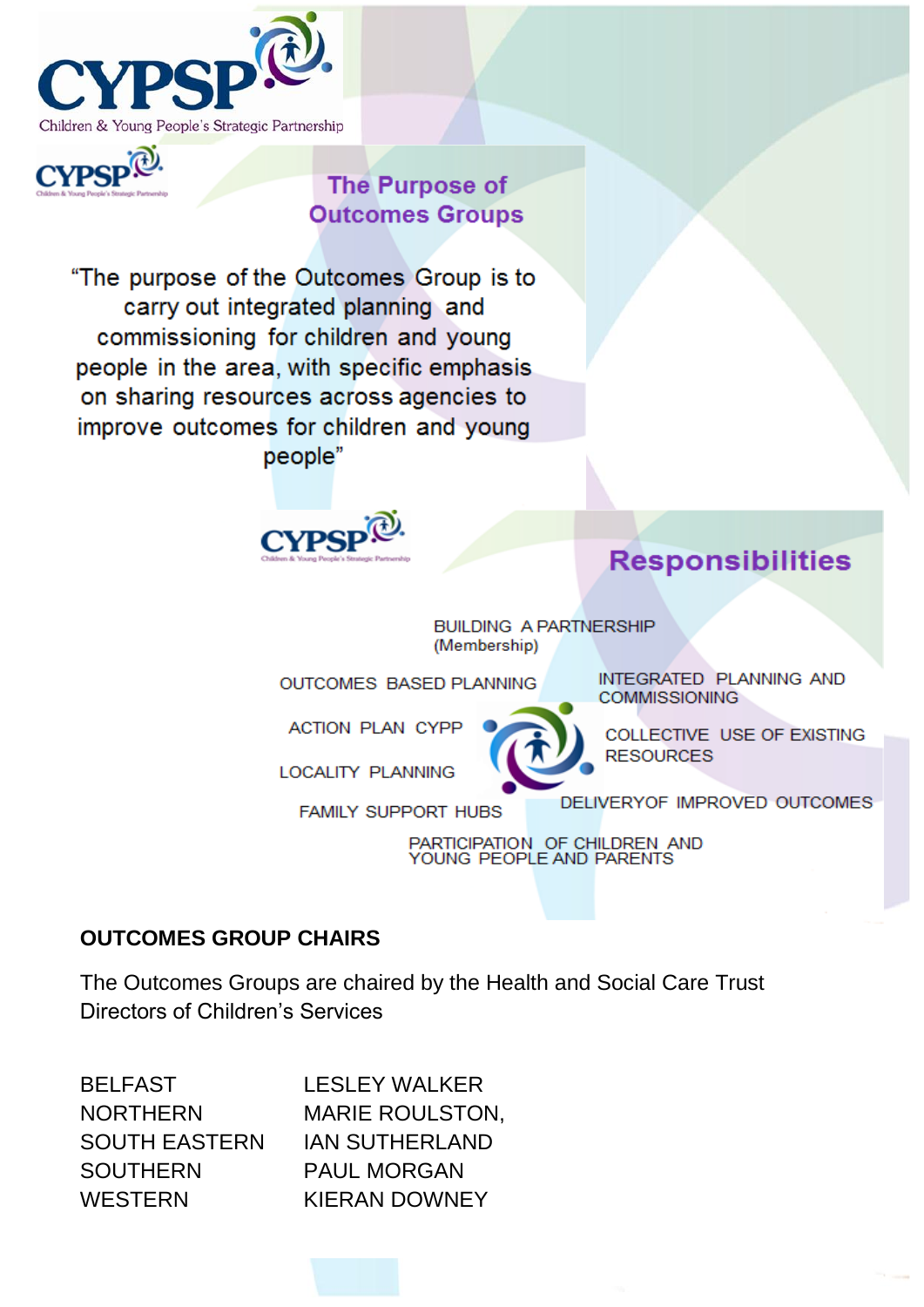

# **INTEGRATED PLANNING**

## **UPDATE**

Planning process Outcomes Groups' Action Plans have been in place since 2011. Groups are currently reviewing progress with regard to actions identified which will in turn inform the new Children and Young People's Plan 2015-18. Groups are working within the Planning Cycle timeline.

Linkages to other planning processes – in setting up the CYPSP efforts were made to make sure duplication of planning did not occur by using existing structures. However, new emerging and overlapping structures continues to be an issue with Outcomes Groups. Linkages have been made with Belfast Strategic Partnership and Early Intervention Derry as well as with PCSPs and other local structures at LPG level.

Community Planning – meetings have been held with Belfast City Council Staff in relation to the necessary connections. In the Northern area the Magherafelt LPG also fulfils the role of Magherafelt District Council Community Planning Sub Group as does Antrim LPG.

#### **ACTION REQUIRED**

Consideration needs to be given to how Community Planning will connect with the Children and Young People's Plan and how the work can capitalise on the work of the Outcomes Groups and Locality Planning Groups.



Northern Outcomes Group meet young people from Bellaghy Youth Included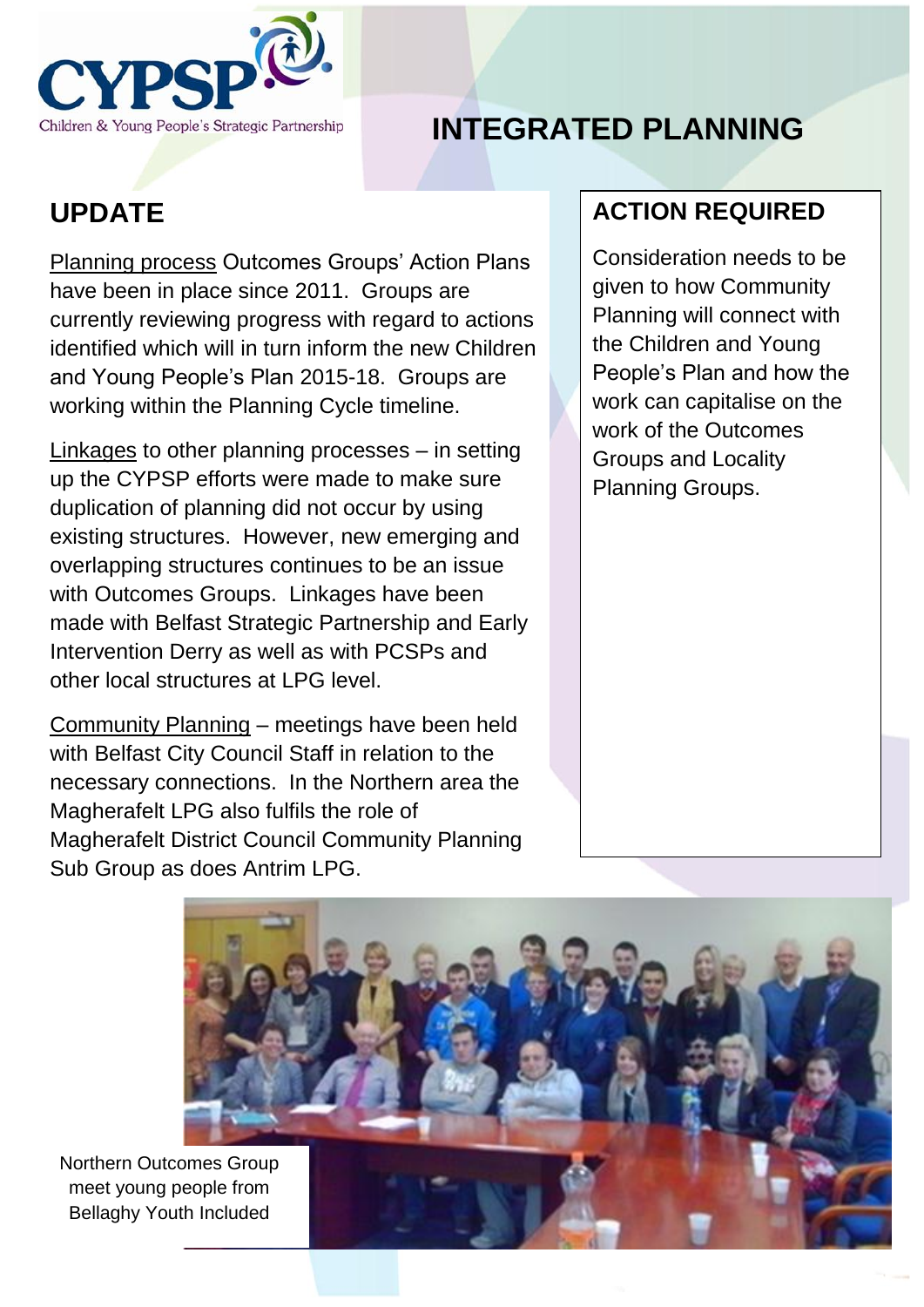

# **OPTIMISATION OF RESOURCES**

## **UPDATE**

Mechanisms are now in place to carry out integrated commissioning of Early Intervention Services with procurement being carried out by Health and Social Care Trusts.

The Belfast Outcomes Group secured early intervention services to the value of over £1m (£1,014,422) being a combination of DHSSPS Family Support funding, HSCB funding and DSC funding. The procurement was carried out by the Belfast Trust on behalf of the Belfast Outcomes Group following the identification of priority areas emerging from a process of outcomes based planning. The contracts will be in place for 18 months when the process will begin again.

Northern, Western and South Eastern Outcomes Groups are also progressing procurement of services by combining the HSCB and DSC funds with Southern also having completed the process.

Information about new services commissioned can be found at www.cypsp.org/belfast.htm

#### **ACTION REQUIRED**

Pooling early intervention budgets/funding in order to optimise resources has not extended beyond the HSCB/DHSSPS/DSC. Consideration needs to be given to how this can be

Outcomes Groups will assess as part of their review the extent to which mainstream services have been influenced by the Outcomes Based Process and report back to CYPSP.

Influence of CYPSP is essential if external funders such as Big Lottery are to see the potential for and benefits to using the multiagency outcomes based process to identify funding priorities.



Mapping service provision in East Belfast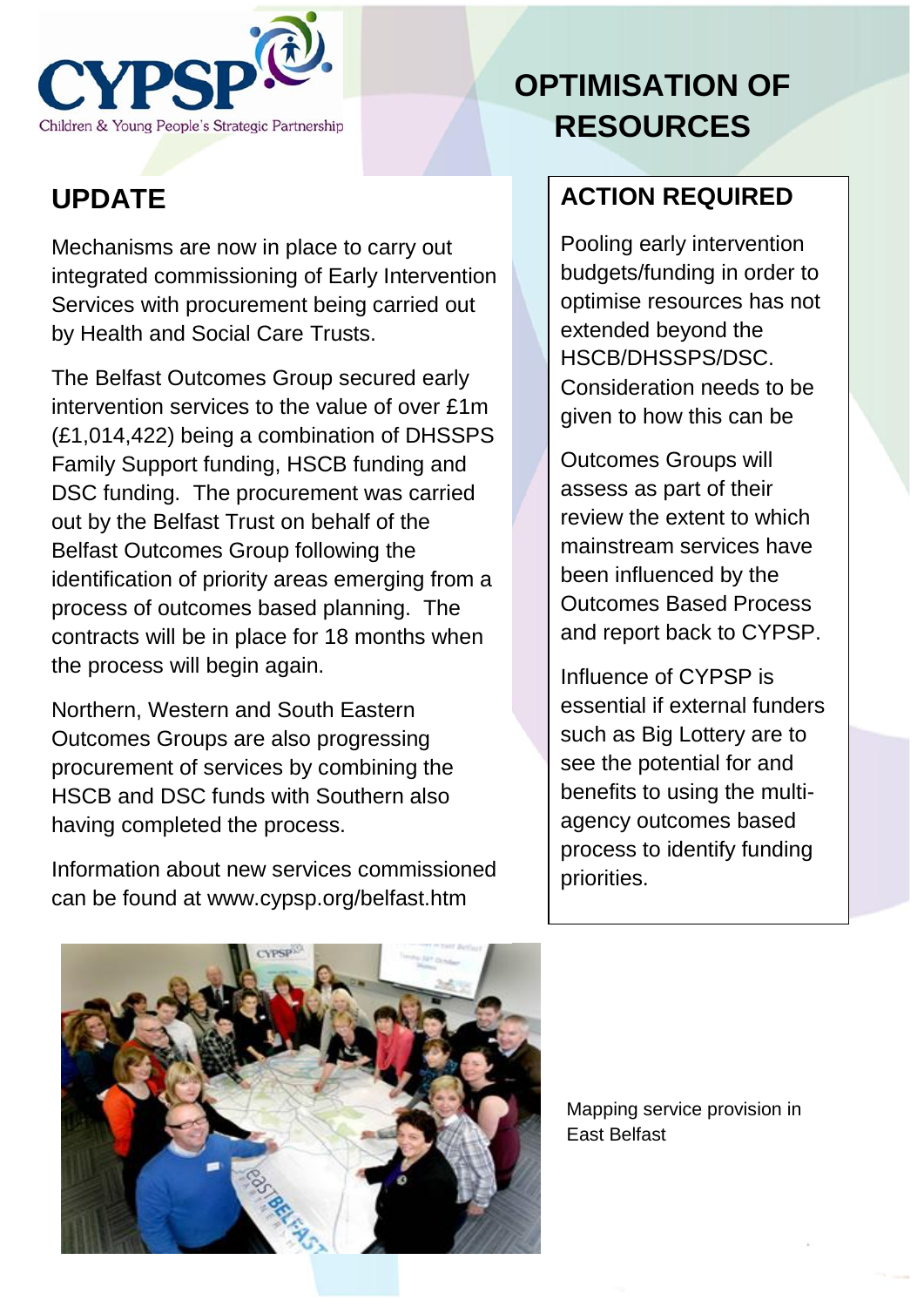

# **LOCALITY PLANNING**

# **UPDATE**

There are currently 27 Locality Planning Groups operating across the 5 Outcomes Groups.

Belfast OG has worked in conjunction with the Belfast Area Partnerships to take forward locality planning. 4 Groups have now been established in West, North, South and East.

Northern - 10 LPGs are in existence across the Northern area with groups under development in Coleraine and Urban Newtownabbey. Forthcoming events include Antrim Learning Together – event to raise awareness about local children's need for teachers. Carrickfergus Annual Youth Fair.

Southern - 6 LPGs are in existence across the Southern area. 14 workshops have been organised across the LPG areas to meet needs identified by local parents, professionals and young people in relation to cyberbullying and keeping safe on the internet.

South Eastern – Colin EIC and Lisburn EI are an example of existing groups linking to CYPSP. DSC funding will provide assistance to ensure community engagement across the rest of the OG area.

Western – 5 LPGs are in existence with full coverage of the Western area. Western LPGs are hosting a Stakeholder event in each area. A major poverty survey has been piloted in Fermanagh LPG and is now being rolled out across the LPGs in the West and in other areas later in the year.

#### **ACTION REQUIRED**

It is essential that front line staff are mandated to participate in the Locality Planning Groups.

Support for Locality Planning comes from different sources – a long term strategic view of how this work will be funded needs to be considered

Dates for all meetings can be found on at www.cypsp.org

#### **Forthcoming events:-**

Antrim Learning Together Workshop for Teachers 14 February 2014

Carrickfergus Youth Fair 11 February 2014

Ballyclare Fun and Facts Day for Parents and Practitioners 12 March 2014



Keeping safe on the net – one of the 14 workshops held across the Southern Area.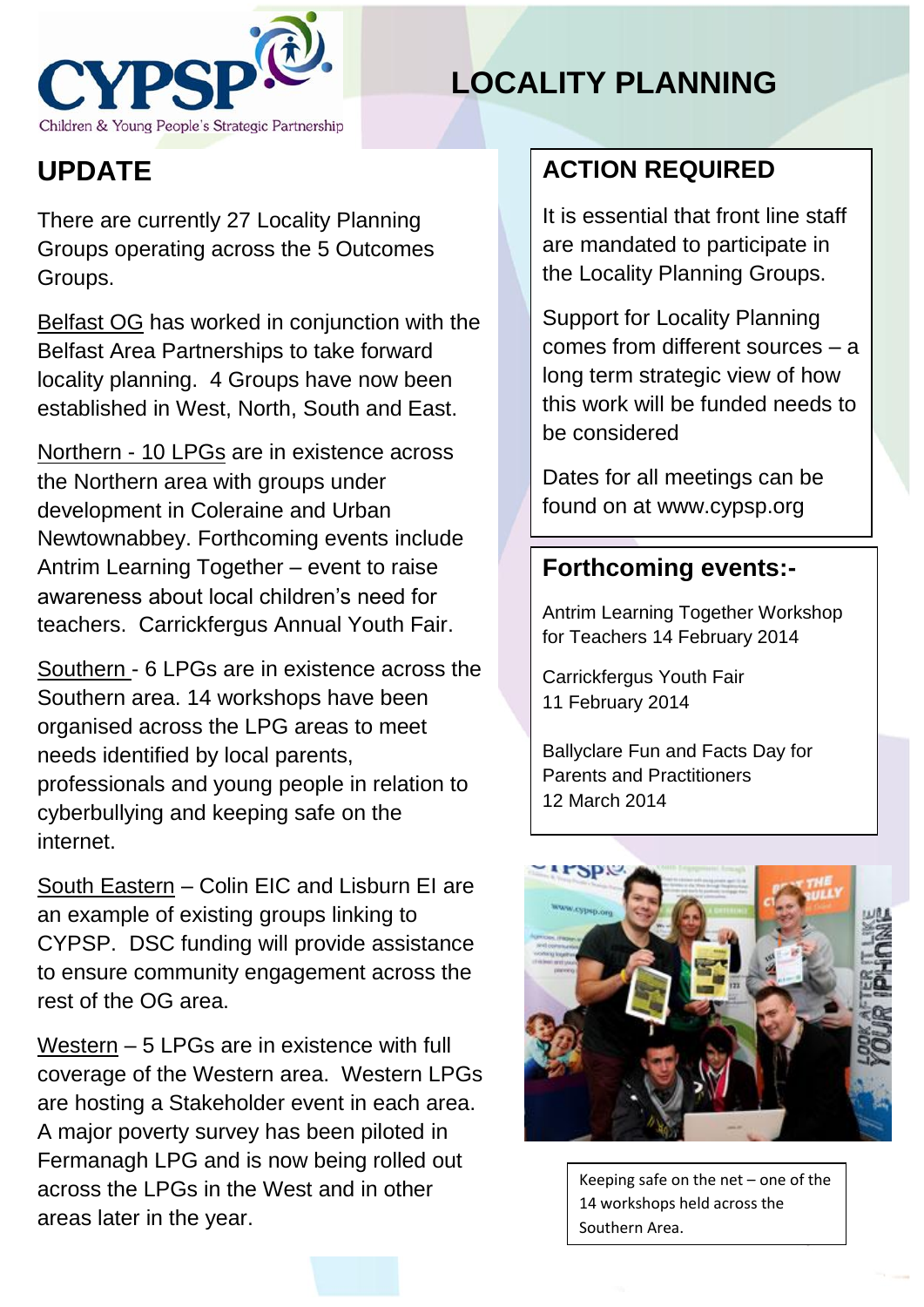

# **PARTICIPATION OF CHILDREN, YOUNG PEOPLE AND PARENTS**

## **UPDATE**

Participation of children and young people and parents is a key component of the outcomes based planning model.

Parent Reference Groups have been set up in each of the 5 Outcomes Group areas and are reporting to each meeting.

Participation of children and young people continues to be difficult without dedicated resources but is being facilitated where possible through the LPGs.

Northern OG has access to a dedicated participation worker who has engaged with over 1200 young people on an ongoing basis over the past year in network meetings, consultations and youth fairs and events. This has influenced and shaped the Northern OG and LPG action plans which reflect their input and ensure plans are reflective of local need.



A Youth Group for young people in Colin with and without disabilities

#### **ACTION REQUIRED**

A review of the participation strategies is currently being undertaken.

Please Circulate the Western Poverty Survey http://www.cypsp.org/newsevents.htm

#### A good learner...



P6 and P7 in three Bushmills Primary Schools tell us what makes a good learner and what do young people need to help them learn as part of the Bushmills Education Project

Children and young people have been consulted about the Young People's pages on the CYPSP website.

One of the aims of the participation strategy is to use new technology to enhance the involvement process and empower children, young people and parents to fully participate in the planning process.